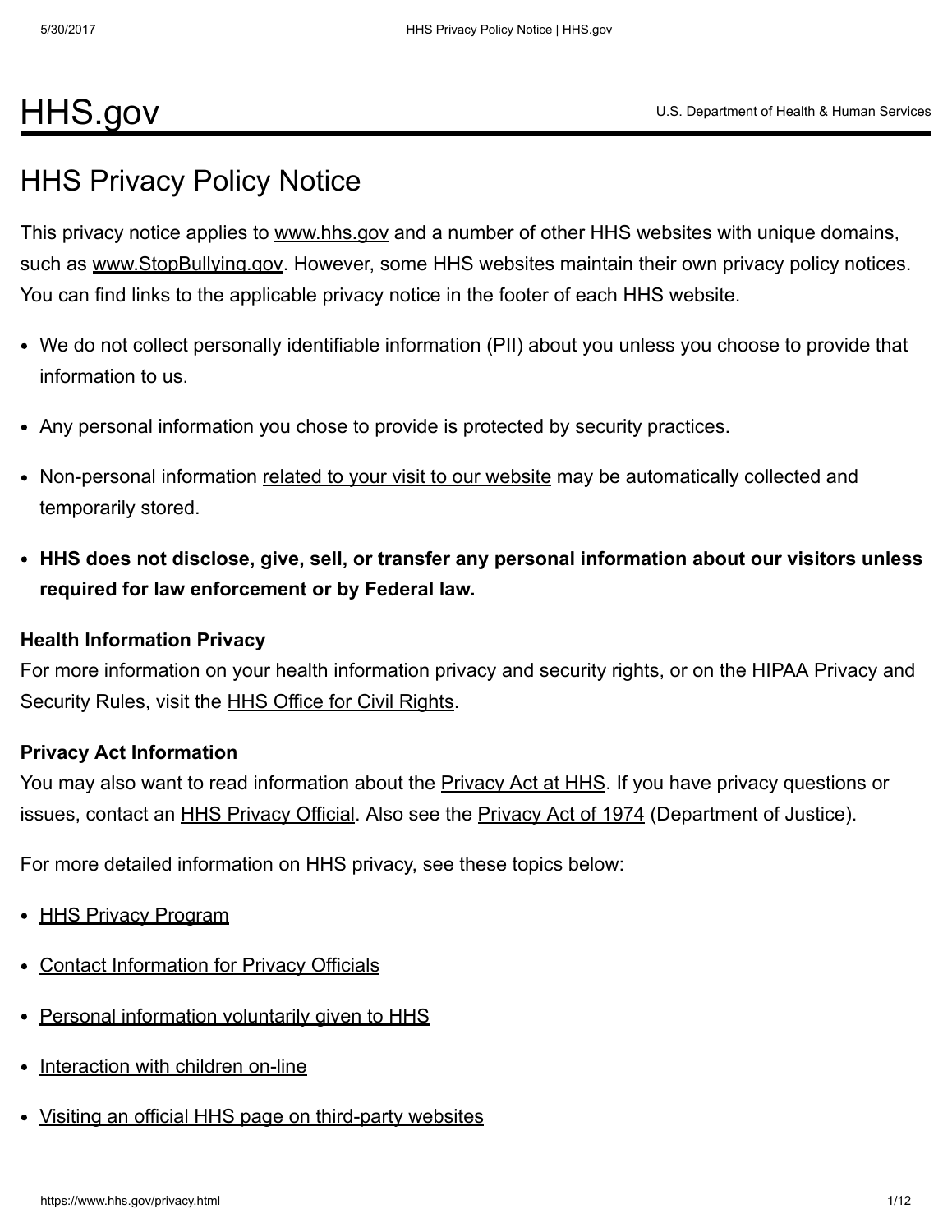- Information [automatically](#page-6-1) collected and stored
- **[Cookies](#page-9-0)**
- Website [Security](#page-10-0)

# <span id="page-1-0"></span>HHS Privacy Program

It is the mission of HHS to enhance and protect the health and well-being of all Americans. HHS fulfills that mission by providing effective health and human services and fostering advances in medicine, public health, and social services. HHS recognizes the importance of protecting the personally identifiable information (PII) entrusted to us by millions of members of public and employees alike, and has built a robust Privacy Program to safeguard this information and ensure that Americans' privacy rights are upheld.

#### System of Records Notices (SORNs)

For a list of all of the Department's systems of records visit the HHS [SORNs](https://www.hhs.gov/foia/privacy/sorns/index.html) page.

#### Privacy Impact Assessments (PIAs)

For a list of the Department's System PIAs and Third-Party Websites and Applications PIAs see the **HHS** Privacy Impact [Assessments](https://www.hhs.gov/pia/) page.

#### Matching Notices and Agreements

For a list of the [Department's](https://www.hhs.gov/foia/privacy/cmas/index.html) up-to-date matching notices and agreements see the HHS Computer Matching Agreements page.

#### Exemptions to the Privacy Act.

For more information on the Department's final rules published in the Federal Register that promulgate [Privacy](https://www.hhs.gov/foia/privacy/index.html) Act exemptions claimed for HHS's systems of records, see the <u>HHS Privacy Act page</u>.

#### Privacy Act Implementation Rules

For a list of Privacy Act [implementation](https://www.hhs.gov/foia/privacy/index.html) rules promulgated pursuant to 5 U.S.C. § 552a(f), visit the HHS Privacy Act page.

#### Publicly Available Agency Policies on Privacy

For a list of all publicly available HHS policies on privacy, including any directives, instructions, handbooks, manuals, or other guidance, visit: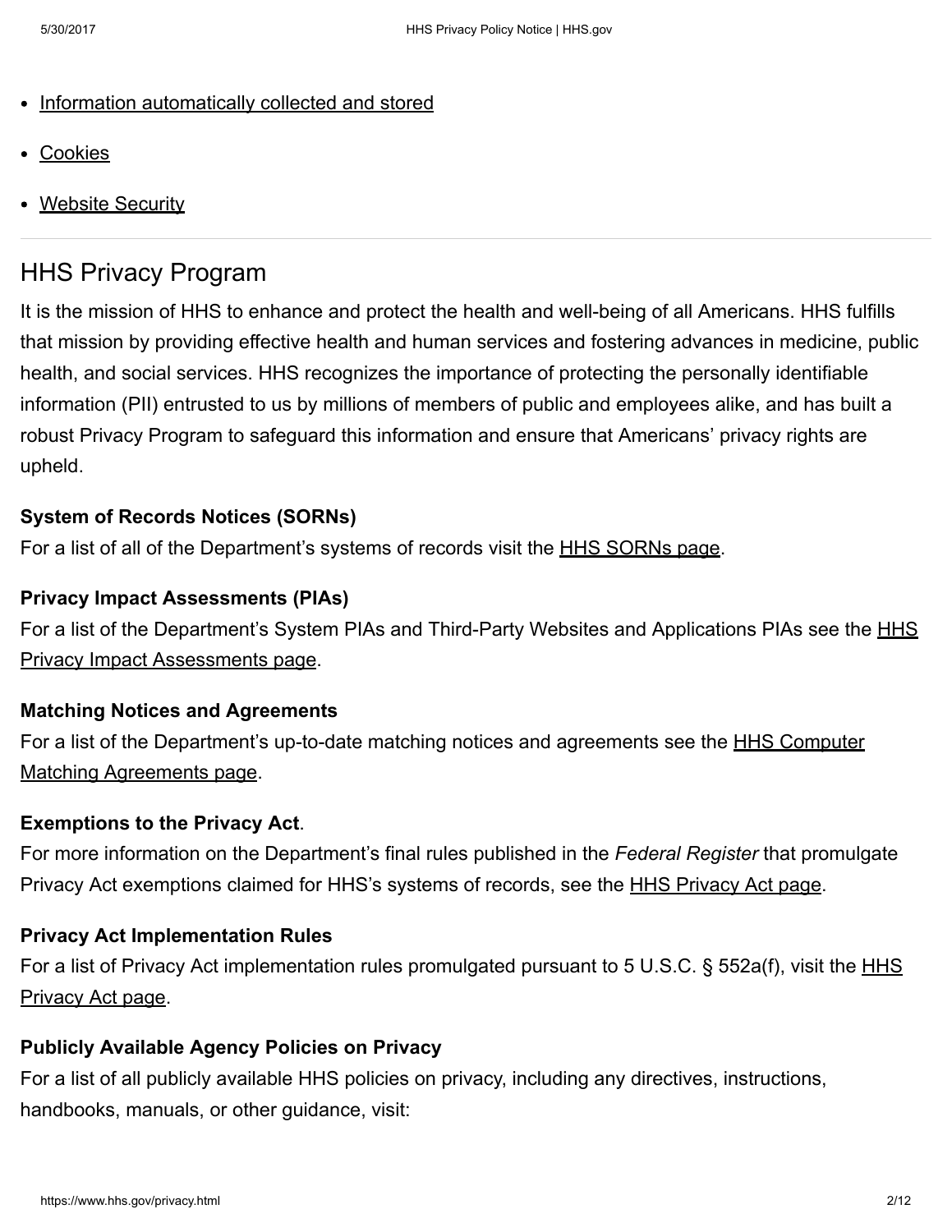- HHS OCIO Policies, [Standards](https://www.hhs.gov/ocio/policy/index.html) and Charters
- **HHS [Information](https://www.hhs.gov/ocio/securityprivacy/index.html) Security and Privacy Program**
- HHS Privacy Impact [Assessments](https://www.hhs.gov/ocio/securityprivacy/privacyresources/pias.html) (PIAs) & Resources

#### Publicly Available Agency Reports on Privacy

For a list of the Department's publicly available privacy reports, see the **HHS Plans & [Reports](https://www.hhs.gov/ocio/plans/index.html) page**.

#### Instructions for Submitting a Privacy Act Request

Fr instructions for individuals who wish to request access to or amendment of their records pursuant to 5 U.S.C. § 552a(d), visit the HHS "How to Make a Privacy [Request"](https://www.hhs.gov/foia/privacy/how-make-privacy-act-request.html) page.

#### Contact Information for Submitting a Privacy Question or Complaint

For individuals who wish to submit a privacy-related question or complaint, visit the **[HHS](https://www.hhs.gov/foia/contacts/index.html#privacy) Privacy Act** Contacts list.

### <span id="page-2-0"></span>Contact Information for Privacy Officials

Department-level Privacy Contacts:

The HHS Chief Information Officer (CIO) also holds the position of Senior Agency Official for Privacy (SAOP), ensuring privacy receives senior-level recognition and has visibility across the Department.

For HHS SAOP contact information, see:

#### Beth Killoran

HHS Senior Agency Official for Privacy; Deputy Assistant Secretary for Information Technology; and Chief Information Officer (CIO). Phone: 202-690-6162 E-mail: [beth.killoran@hhs.gov](mailto:beth.killoran@hhs.gov)

For HHS Chief Privacy and Data Sharing Officer contact information, see:

#### Matthew Olsen

HHS Chief Privacy and Data Sharing Officer; and Executive Director, OCIO Office of Privacy & Information Management.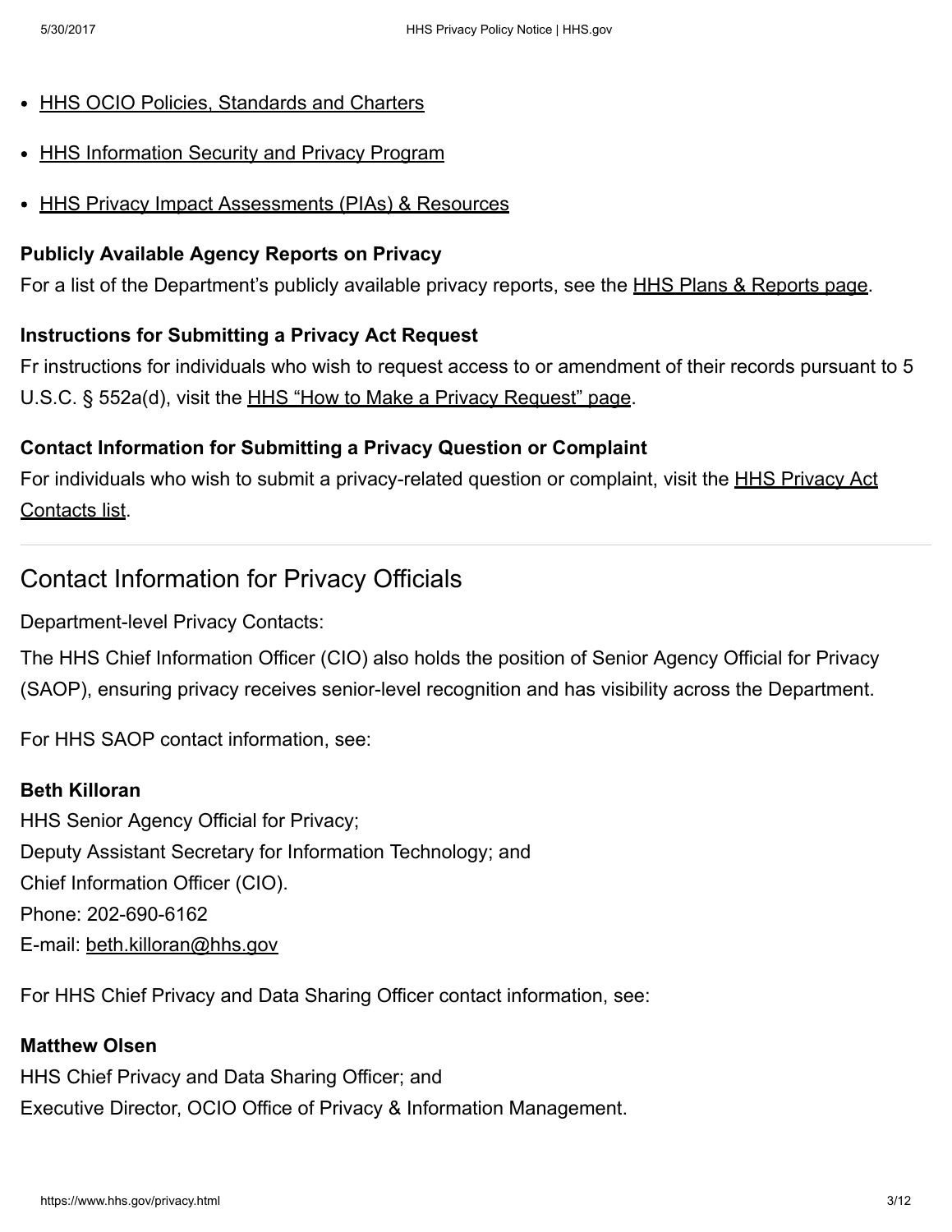### Phone: 202-260-0322 E-mail: [Matthew.Olsen@hhs.gov](mailto:Matthew.Olsen@hhs.gov)

OpDiv Senior Officials for Privacy:

Each OpDiv has, at a minimum, a Senior Official for Privacy (SOP) to oversee privacy compliance activities. For OpDiv SOP contact information, see:

#### Gary Cochran

Administration for Children and Families (ACF) Phone: 202-401-6465 [Gary.Cochran@acf.hhs.gov](mailto:Gary.Cochran@acf.hhs.gov)

#### Jacques Newgen

Administration of Community Living (ACL) Phone: 202-795-7414 [Jacques.Newgen@acl.hhs.gov](mailto:Jacques.Newgen@acl.hhs.gov)

#### Tim Erny

Agency for Healthcare Research and Quality (AHRQ) Phone: 301-427-1760 [Tim.Erny@ahrq.hhs.gov](mailto:Tim.Erny@ahrq.hhs.gov)

Beverly Walker Centers for Disease Control and Prevention (CDC) Phone: 770-488-8524 [vhz4@cdc.gov](mailto:vhz4@cdc.gov)

Emery Csulak Centers for Medicare and Medicaid Services (CMS) Phone: 410-786-8954 [Emery.Csulak@cms.hhs.gov](mailto:Emery.Csulak@cms.hhs.gov)

Cullen Cowley Food and Drug Administration (FDA) Phone: 301-796-3900 [Cullen.Cowley@fda.hhs.gov](mailto:Cullen.Cowley@fda.hhs.gov)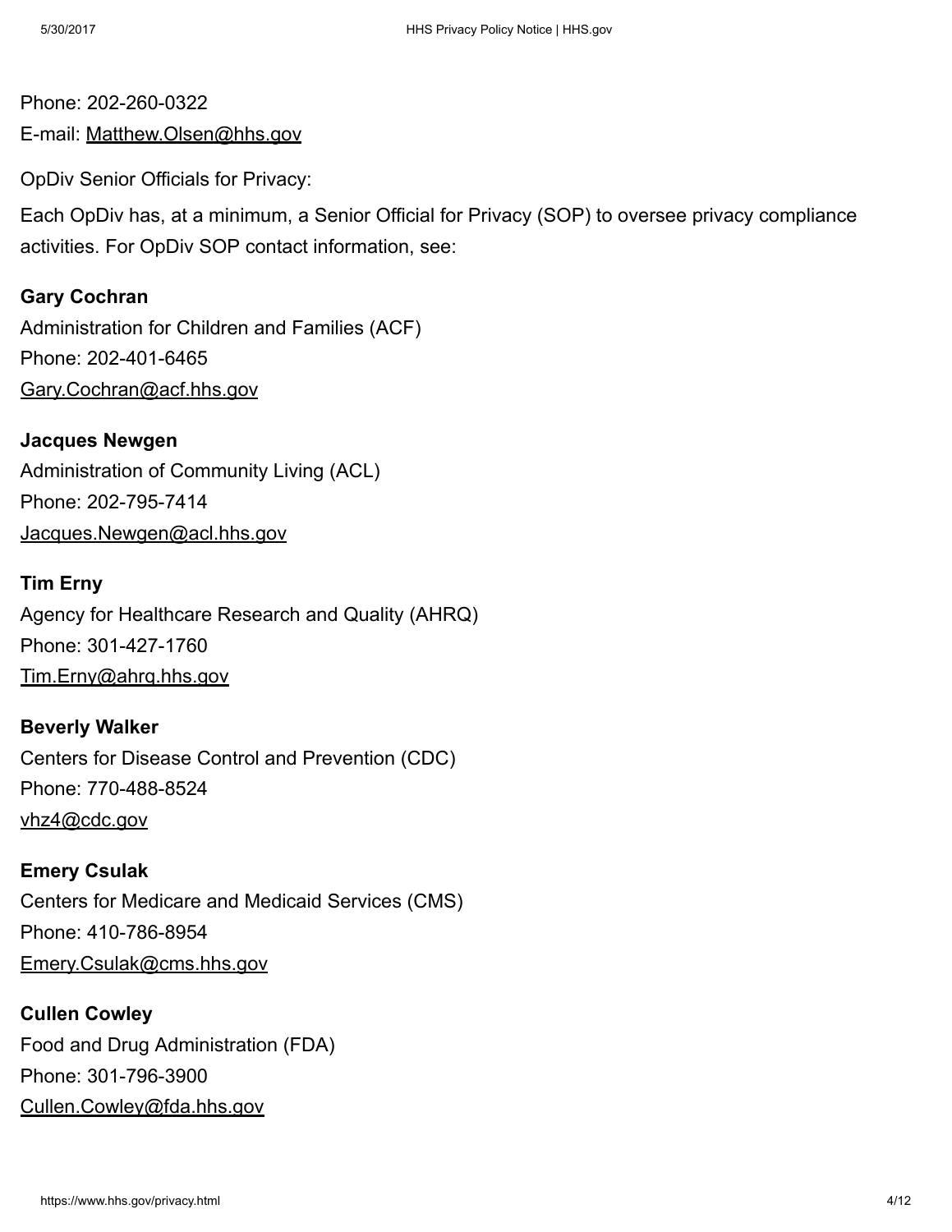James Ellis Health Resources and Services Administration (HRSA) Phone: 301-443-6035 [JEllis@hrsa.gov](mailto:JEllis@hrsa.gov)

Heather H. McClane Indian Health Service (IHS) Phone: 301-443-1116 [Heather.McClane@ihs.gov](mailto:Heather.McClane@ihs.gov)

**Celeste Dade-Vinson** National Institutes of Health (NIH) Phone: 301-402-6201 celeste.dade-vinson@nih.gov

Kamran Khaliq Office of Inspector General (OIG) Phone: 202-205-9207 [SOP@oig.hhs.gov](mailto:SOP@oig.hhs.gov) or [Kamran.Khaliq@oig.hhs.gov](mailto:Kamran.Khaliq@oig.hhs.gov)

Julia White Office of the Secretary (OS) and Program Support Center (PSC) Phone: 301-945-5501 [Julia.White@hhs.gov](mailto:Julia.White@hhs.gov)

Ammar Ahmad Substance Abuse and Mental Health Services Administration (SAMHSA) Phone: 240-276-0128 [Ammar.Ahmad@samhsa.hhs.gov](mailto:Ammar.Ahmad@samhsa.hhs.gov)

# <span id="page-4-0"></span>Personal Information Voluntarily Submitted to HHS

If you choose to provide HHS with personal information -- for example by completing a "Contact Us" form, leaving a comment, sending email, or completing a survey -- we may use that information to respond to your message and/or help us get you the information or services you requested. Submitting personal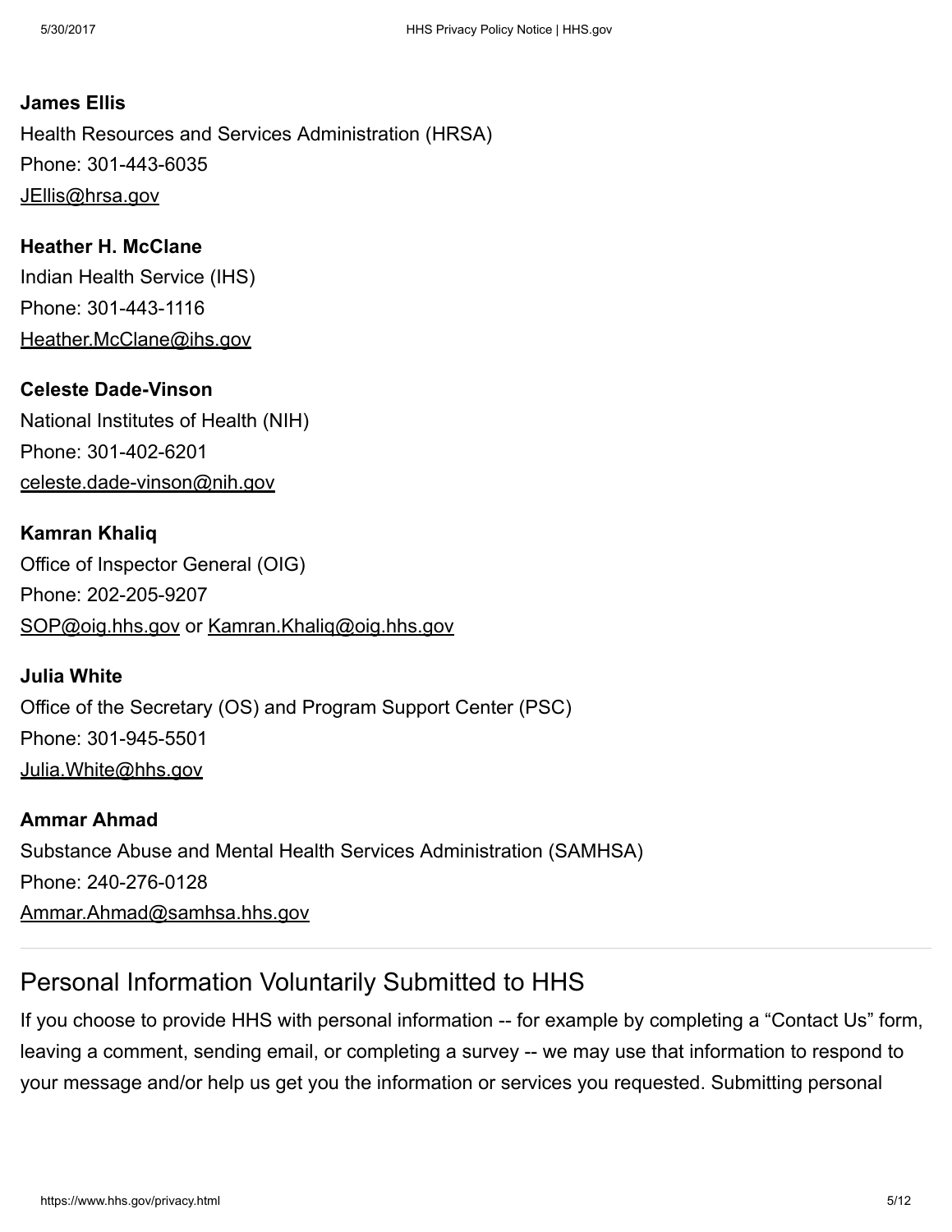information (name, address, telephone number, email address, etc.) is voluntary and is not required to access information on our website.

We retain the information only for as long as necessary to respond to your question or request, in most cases no longer than three months. Information submitted electronically is maintained and destroyed as required by the Federal Records Act and records schedules of the National Archives and Records Administration. It may be subject to disclosure in certain cases (for example, if required by a Freedom of Information Act request, court order, or Congressional access request, or if authorized by a Privacy Act System of Records Notice). It is subject to the Privacy Act if maintained in a Privacy Act system.

For more information, see:

- Freedom of [Information](http://www.usa.gov/Topics/Reference-Shelf/FOIA.shtml) Act and the Privacy Act
- HHS System of [Records](https://www.hhs.gov/foia/privacy/sorns.html) Notices

### <span id="page-5-0"></span>Interaction with Children Online

The Department will take all reasonable steps necessary to protect the privacy and safety of any child from whom information is collected, as required by the Children's Online Privacy Protection Act (COPPA). A child's parent or guardian is required to provide consent before HHS collects, uses, or shares personal information from a child under age 13.

Information and instructions will be provided by the specific Web page that collects information about a child. The Web page will specify exactly what the information will be used for, who will see it, and how long it will be kept.

# Visiting an Official HHS Page on Third-Party Websites

We maintain accounts on third-party websites, such as social media sites, as tools to better interact with the public. The security and privacy policies of third-party websites apply to your activity on those sites. Users of third-party websites often share information with the general public, user community, and/or the third-party operating the website. You should review the privacy policies of all websites before using them and ensure that you understand how your information may be used. You should also adjust privacy settings on your account on any third-party website to match your preferences.

HHS Accounts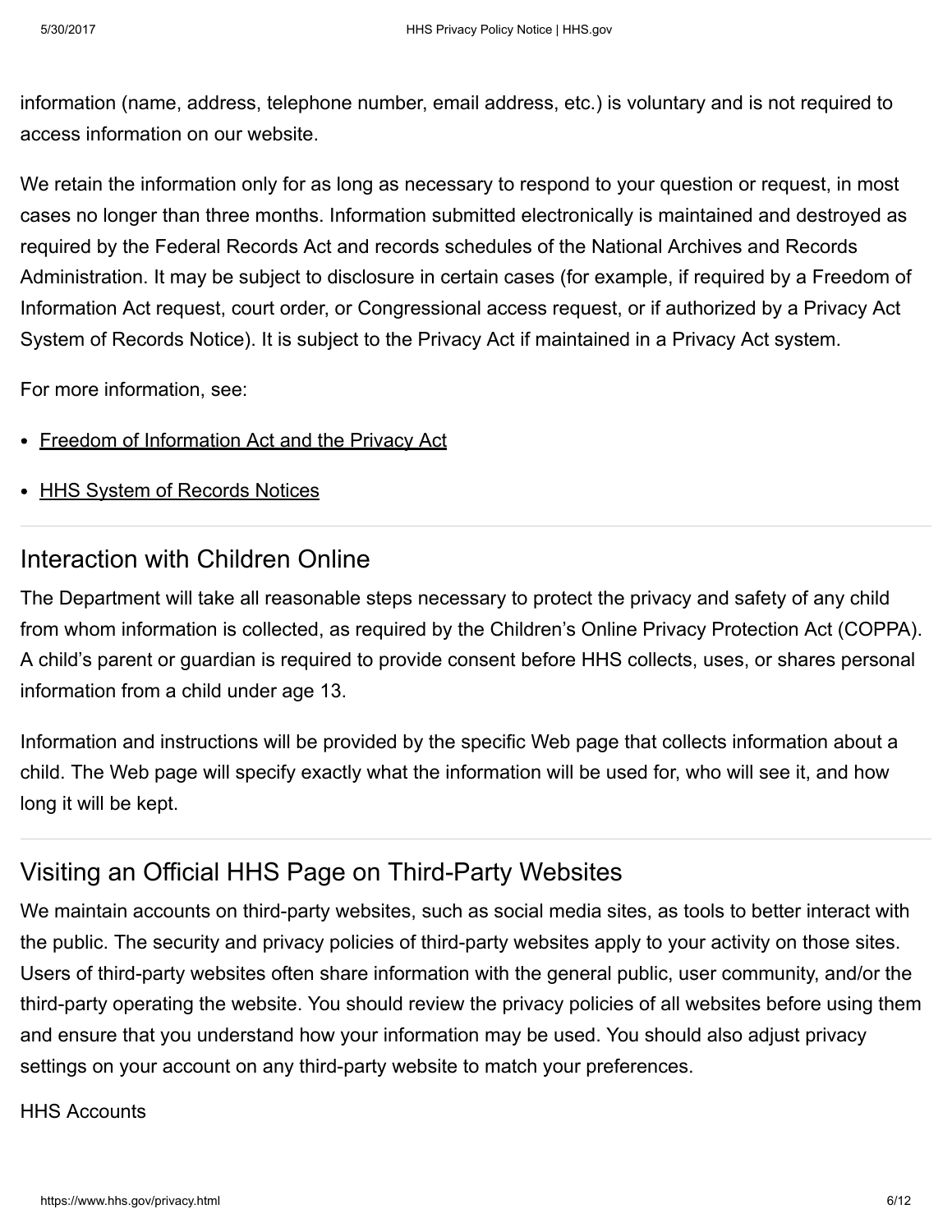Common third-party website privacy policies used by HHS include:

- Google and [YouTube](https://www.google.com/intl/en/policies/privacy/) Privacy Policy ®
- [Facebook](https://www.facebook.com/about/privacy/) Date Use Policy P
- [Facebook](https://www.facebook.com/fbprivacy) Privacy Page ®
- **Flickr [Privacy](https://info.yahoo.com/privacy/us/yahoo/flickr/details.html) Policy**
- [Linkedin](http://www.linkedin.com/legal/privacy-policy) Privacy Policy
- [Pinterest](http://about.pinterest.com/en/terms-service) Privacy Policy ®
- <u>Twitter [Privacy](https://twitter.com/privacy) Policy ☞</u>
- [Yammer](https://about.yammer.com/privacy/) Privacy Policy ®

### <span id="page-6-0"></span>Information Collected and Used from Third-Party Websites

If you have an account/profile with a third-party website, and choose to follow, like, friend, or comment on a third-party website managed by HHS, certain personal information associated with your account may be made available to us based on the privacy policies of the third-party website and your privacy settings within that website. We do not share personally identifiable information made available through these websites.

HHS conducts and publishes a Privacy Impact Assessment for each use of a third-party website. Each use of a third-party website may have unique features or practices. HHS sometimes collects and uses the information made available through third-party websites. To learn more, review the published [assessments.](https://www.hhs.gov/pia/)

### <span id="page-6-1"></span>Information Automatically Collected and Stored

When you browse through our website, we use Google's Universal Analytics (UA) software to gather and temporarily store a variety of information about your visit. However, this information cannot be used to identify you as an individual. The basic information we collect during your visit includes:

The name of the domain you use to access the Internet (for example, Verizon.com, if you are using a Verizon online account, or stanford.edu, if you are connecting from Stanford University's domain);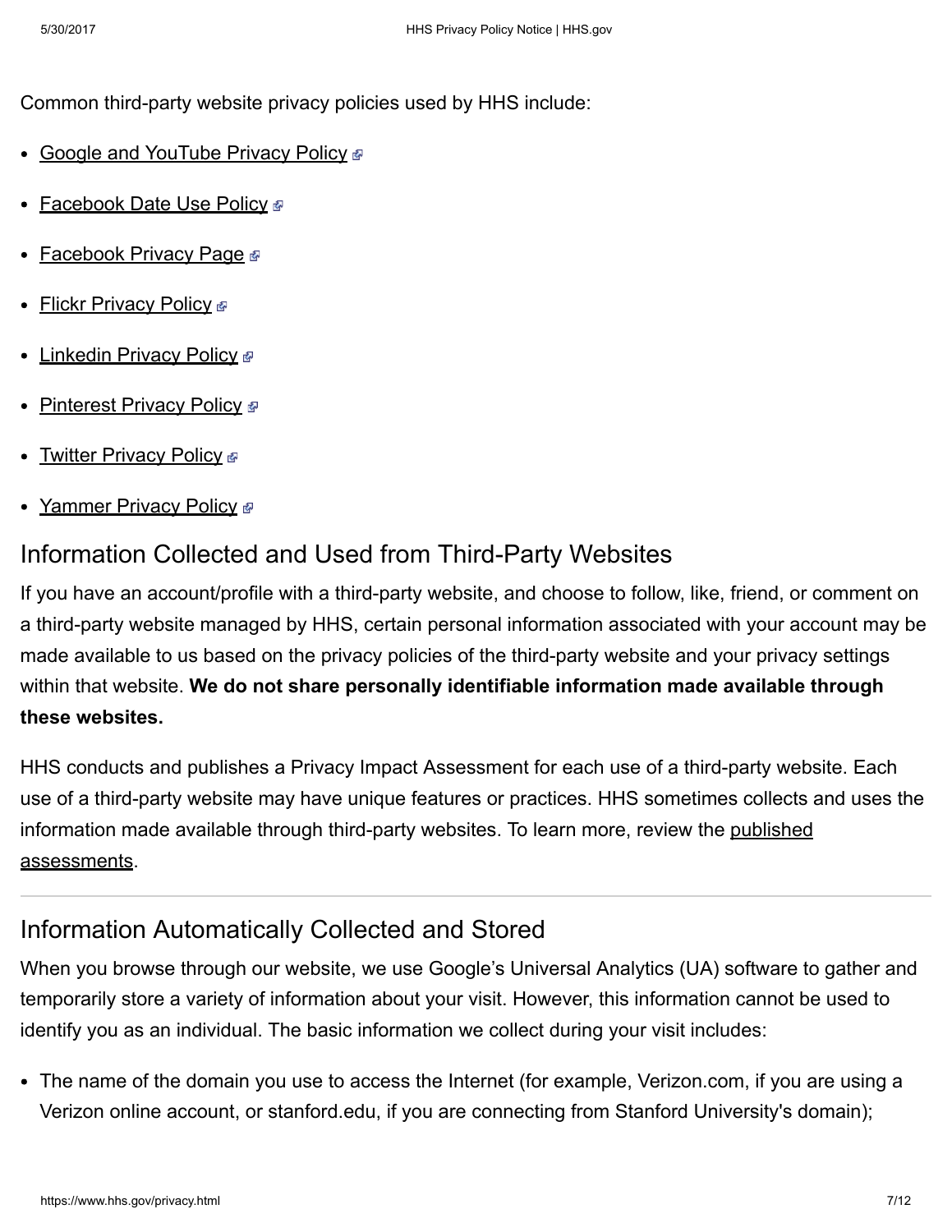- The date and time of your visit to our website;  $\bullet$
- The pages and documents you viewed on our website;
- The URL of the website you visited prior to ours;
- The type and version of your Web browser and operating system; and
- Your location at the time of your visit, down to the city-level

We do not associate any of the data we collect with you as an individual. Instead, we aggregate this data from all visits in order to improve our website and provide a better user experience to our visitors. The aggregate data is available only to Web managers and other designated staff who require this information to perform their duties. It is retained only for as long as needed for proper analysis. The Google Analytics Privacy Policy is available at <https://www.google.com/intl/en/policies/privacy/>

### Demographic and Interest Data

On some portions of our website we have enabled Universal Analytics (UA), and other third-party software (listed below), to provide aggregate demographic and interest data of our visitors. This information cannot be used to identify you as an individual. While these tools are used by some websites to serve advertisements, HHS only uses them to measure demographic data. HHS has no control over advertisements served on other websites. For each listed software, we have included links to Web pages where you can opt-out of having these tools collect data and/or serve you interest-based advertising.

DoubleClick: HHS uses DoubleClick to understand the characteristics and demographics of the people who visit HHS sites. HHS staff only conducts analyses on the aggregated data from DoubleClick. No personally identifiable information is collected by DoubleClick from HHS websites. The DoubleClick Privacy Policy is available at <https://www.google.com/intl/en/policies/privacy/>

You can opt-out of receiving DoubleClick advertising at [https://support.google.com/ads/answer/2662922?](https://support.google.com/ads/answer/2662922?hl=en) hl=en

Quantcast: HHS uses Quantcast to understand the characteristics and demographics of the people who visit HHS sites. HHS staff only conducts analyses on the aggregated data from Quantcast. No personally identifiable information is collected by Quantcast from HHS websites. The Quantcast Privacy Policy is available at https://www.quantcast.com/how-we-do-it/consumer-choice/privacy-policy/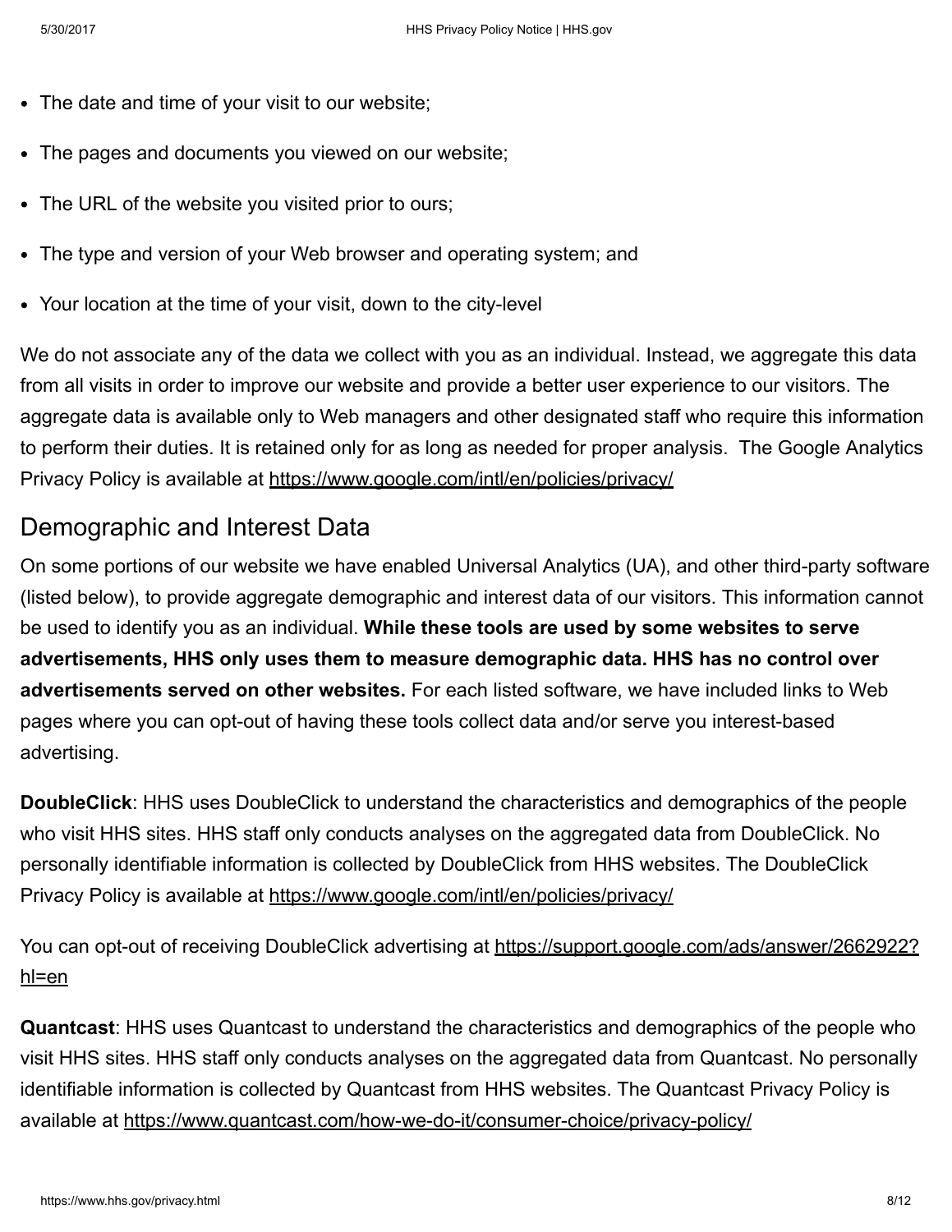You can opt-out of Quantcast at https://www.quantcast.com/opt-out/

### <span id="page-8-0"></span>Other Web Measurement and Customization Tools

We use the specified software and features below:

AddThis: HHS offers AddThis on its websites, giving visitors the option to bookmark and share HHS website content on certain social media sites. Using AddThis on HHS websites does not require registration or personally identifiable information. The AddThis Privacy policy is available at <http://www.addthis.com/privacy>

Bit.ly: HHS uses Bit.ly to shorten long URLs for use in email and social media messages. Bit.ly provides analytics on how many people clicked on the URLs distributed by HHS. Bit.ly analytics do not provide any personally identifiable information about the visitors who click the shortened links. The Bit.ly Privacy Policy is available at <http://bit.ly/pages/privacy>

CrazyEgg: HHS uses CrazyEgg to obtain information on how visitors are interacting with specific HHS Web pages. This allows HHS to evaluate and, if necessary or beneficial, to modify its websites to improve value and usability. The data CrazyEgg collects includes information about as how visitors navigate around a Web page and the most commonly clicked links on a specific Web page. CrazyEgg does not collect personally identifiable information. The Crazy Egg Privacy Policy is available at <http://www.crazyegg.com/privacy>

Google AdWords: HHS occasionally uses Google AdWords to provide online advertisement delivery and tracking. HHS may employ tools provided by Google AdWords to support Display Advertising, including Remarketing, Google Display Network Impression Reporting, data collection via advertising cookies and anonymous identifiers, the DoubleClick Campaign Manager integration and/or Google Analytics Demographics and Interest Reporting. In general, this means that third-party vendors, including Google, may show HHS ads on sites across the Internet based upon visits to HHS websites. To implement these tools, HHS and third-party vendors, including Google, use first-party cookies and third- party cookies together to inform, optimize, and serve ads based on past visits to HHS websites. The Google AdWords Privacy Policy is available at <https://www.google.com/intl/en/policies/privacy/>

Google Analytics: HHS may employ tools provided by Google Analytics to support Display Advertising, including Remarketing, Google Display Network Impression Reporting, data collection via advertising cookies and anonymous identifiers, the DoubleClick Campaign Manager integration and/or Google Analytics Demographics and Interest Reporting. In general, this means that third-party vendors, including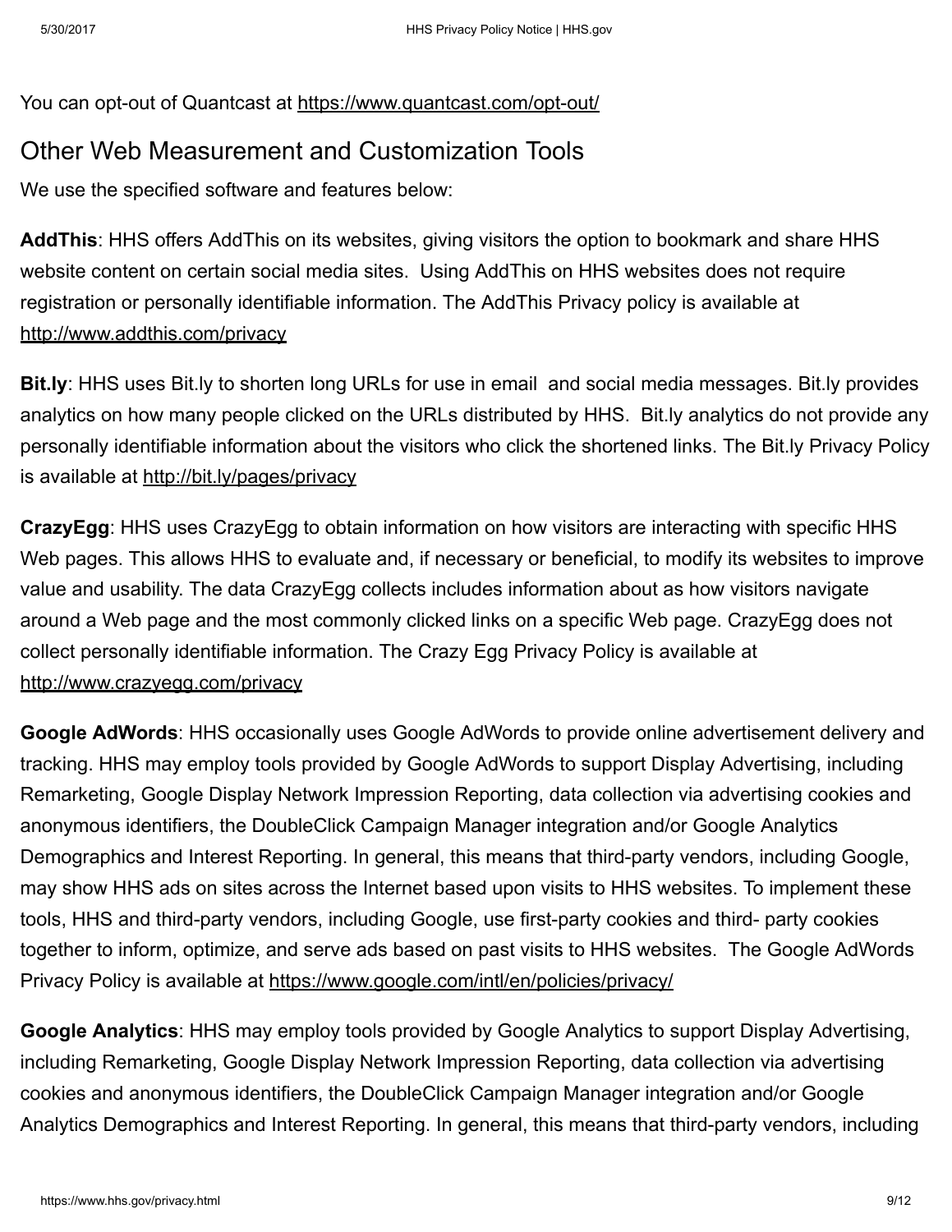Google, may show HHS ads on sites across the Internet based upon visits to HHS websites. To implement these tools, HHS and third-party vendors, including Google, use first-party cookies and thirdparty cookies together to inform, optimize, and serve ads based on past visits to HHS websites. The Google Analytics Privacy Policy is available at <https://www.google.com/intl/en/policies/privacy/>

Granicus: HHS uses Granicus (formerly called GovDelivery) to email newsletters and other messages to visitors who subscribe to them on HHS websites. Only HHS staff and managers who email newsletters using Granicus and/or monitor the results of email initiatives have access to the subscriber lists. Granicus never allows access to the subscriber lists to anyone outside of HHS or for any purpose. Granicus also provides aggregate data, such as email opens rates, and total clicks on links. The Granicus privacy policy is available at https://granicus.com/privacy-policy/.

**Tynt:** HHS uses Tynt to improve the ease of link creation in copied-and-pasted content for website visitors and identify which content is copied-and-pasted. When an HHS website visitor copies content and pastes it into another document, a link back to the original content may be automatically appended. Tynt does not collect personally identifiable information. Tynt Privacy Policy is available at [http://www.tynt.com/privacy\\_policy](http://www.tynt.com/privacy_policy)

Widgets: HHS offers widgets that provide specific HHS site content to any website where the widget code is implemented. You can install an HHS widget on any website simply by using adding the HHS provided code to a website's source HTML code. If you choose to install HHS widgets, they will not collect any type of Personally Identifiable Information from you.

**Voice of Consumer:** HHS uses the Voice of Consumer survey tool to collect feedback from HHS website visitors. The Voice of Consumer tool is implemented on HHS websites both as on-page surveys and popup surveys. HHS uses survey results to measure visitor satisfaction with HHS websites. This survey tool does not require users to submit personally identifiable information. The survey reports are available only to HHS managers, members of the HHS Communications and Web Teams, and other designated staff who require this information to perform their duties.

### <span id="page-9-0"></span>Cookies

Websites can automatically place small text files, known as "cookies," on the computers of their visitors. So long as they do not expire or get deleted, cookies identify the unique browser used by the visitor. On each subsequent visit to the website, the visitor's browser will retrieve the cookie, allowing us to aggregate